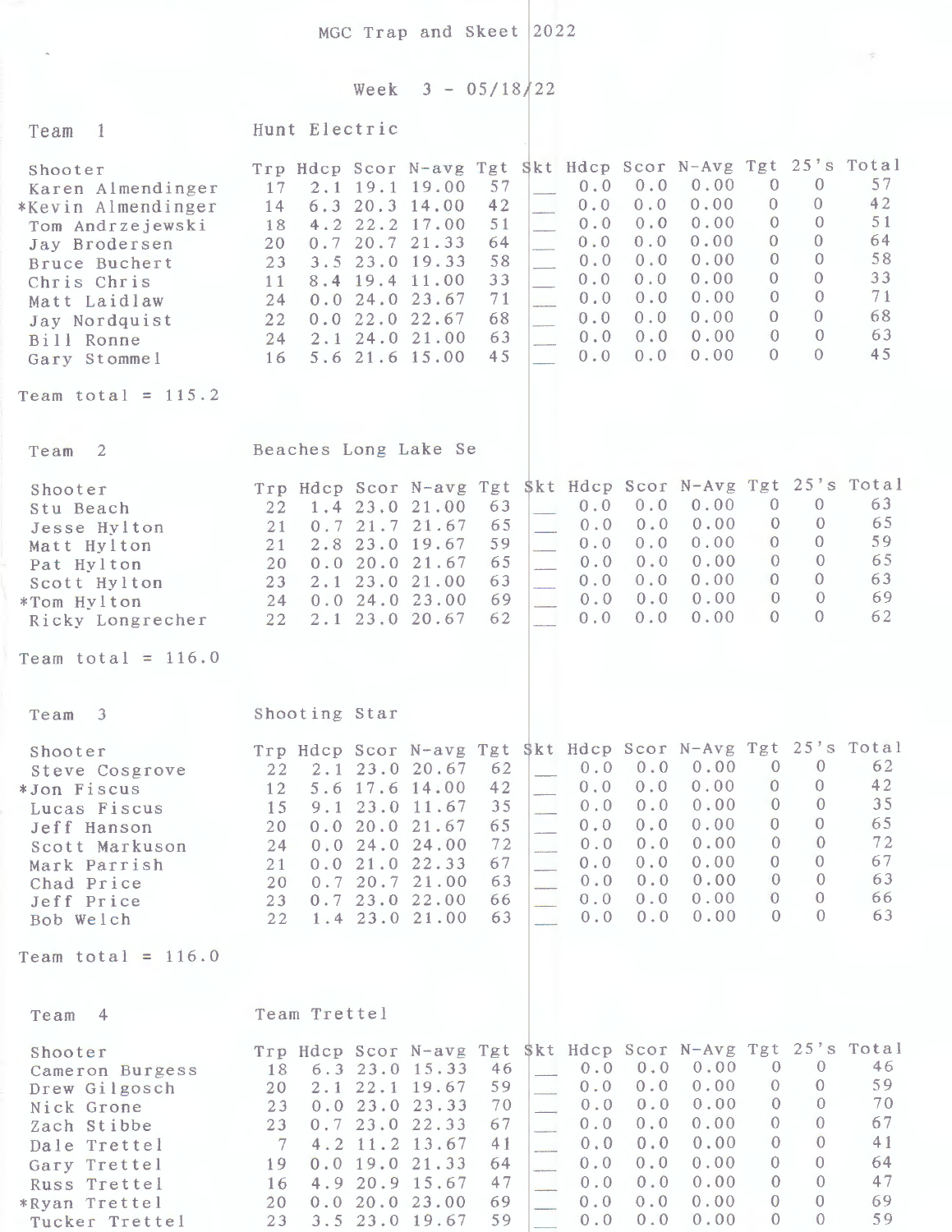Team total =  $114.1$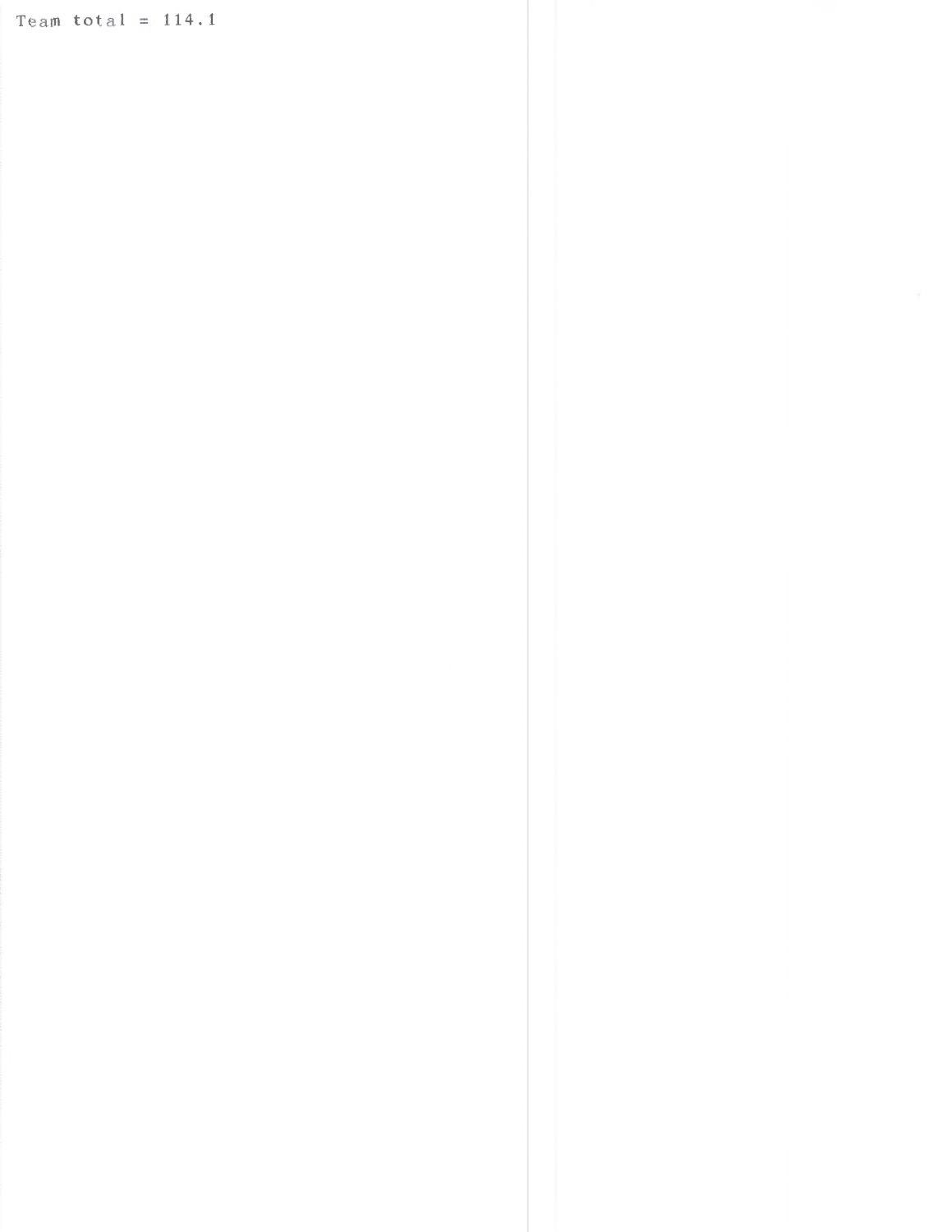MGC Trap and Skeet 2022

Week  $3 - 05/18/22$ 

| Team <sub>5</sub>                                                                                                                                                                            | North Country Tire                                                                                                                                                                                                                                                                                                                        |                                                                                                    |                                                    |                                                                    |                                                                      |                                                                                                                    |                                                                                                                                  |                                                                                                                |                                                                       |
|----------------------------------------------------------------------------------------------------------------------------------------------------------------------------------------------|-------------------------------------------------------------------------------------------------------------------------------------------------------------------------------------------------------------------------------------------------------------------------------------------------------------------------------------------|----------------------------------------------------------------------------------------------------|----------------------------------------------------|--------------------------------------------------------------------|----------------------------------------------------------------------|--------------------------------------------------------------------------------------------------------------------|----------------------------------------------------------------------------------------------------------------------------------|----------------------------------------------------------------------------------------------------------------|-----------------------------------------------------------------------|
| Shooter<br>Jarrod Baadsgaard<br>Tianna Baadsgaard<br>*john Baadsgaard<br>Caroline Cunningham<br>Jason Gray<br>Dylan Kleinsasser<br>Brian Norman<br>Nick Peterson<br>Chad Ramsey<br>Jim Riley | Trp Hdcp Scor N-avg Tgt<br>18<br>$3.5$ 21.5 18.00<br>17<br>$2.1$ 19.1 19.00<br>20<br>0.7<br>6.3<br>13<br>1.4<br>21<br>4.9 23.0 17.00<br>20<br>0.725.023.00<br>25<br>19<br>2.8 21.8 19.00<br>4.9 23.0 17.67<br>21<br>2.1 15.1 17.67<br>13                                                                                                  | 54<br>57<br>20.7 21.00<br>63<br>19.3 13.67<br>41<br>22.4 20.67<br>62<br>51<br>69<br>57<br>53<br>53 | $\sim$<br>$\mathcal{L}_{\mathcal{L}}$<br>u.<br>o M | 0.0<br>0.0<br>0.0<br>0.0<br>0.0<br>0.0<br>0.0<br>0.0<br>0.0<br>0.0 | 0.0<br>$0.0$<br>0.0<br>0.0<br>0.0<br>0.0<br>0.0<br>0.0<br>0.0<br>0.0 | Skt Hdcp Scor N-Avg Tgt 25's Total<br>0.00<br>0.00<br>0.00<br>0.00<br>0.00<br>0.00<br>0.00<br>0.00<br>0.00<br>0.00 | $\theta$<br>$\Omega$<br>$\theta$<br>$\theta$<br>$\theta$<br>$\Omega$<br>$\overline{0}$<br>$\overline{0}$<br>$\theta$<br>$\Omega$ | $\theta$<br>0<br>$\Omega$<br>0<br>$\Omega$<br>$\Omega$<br>$\Omega$<br>$\Omega$<br>$\Omega$<br>0                | 54<br>57<br>63<br>41<br>62<br>51<br>69<br>57<br>53<br>53              |
| Team total = $115.2$                                                                                                                                                                         |                                                                                                                                                                                                                                                                                                                                           |                                                                                                    |                                                    |                                                                    |                                                                      |                                                                                                                    |                                                                                                                                  |                                                                                                                |                                                                       |
| Team<br>-6                                                                                                                                                                                   | <b>MBUSA</b>                                                                                                                                                                                                                                                                                                                              |                                                                                                    |                                                    |                                                                    |                                                                      |                                                                                                                    |                                                                                                                                  |                                                                                                                |                                                                       |
| Shooter<br>Bruce Halverson<br>*Scot Hopper<br>John Huser<br>Steve Klein<br>Kody Samuelson<br>Jim Vaughn<br>Jimmy Vaughn<br>Eric Wahl                                                         | Trp Hdcp Scor N-avg Tgt Skt Hdcp Scor N-Avg Tgt 25's Total<br>0.0 15.0<br>$\overline{\phantom{m}}$<br>22<br>$2.1$ $23.0$<br>25<br>0.0<br>25.0<br>0.0 15.0<br>$\overline{\phantom{a}}$<br>$0.0$ 15.0 23.00<br>$\frac{1}{2}$<br>0.022.022.67<br>22<br>0.024.023.00<br>24<br>$1.4$ 21.4 20.67<br>20                                          | 0.00<br>$\theta$<br>20.67<br>62<br>73<br>24.33<br>0.00<br>$\theta$<br>46<br>68<br>69<br>62         |                                                    | 0.0<br>0.0<br>0.0<br>0.0<br>0.0<br>0.0<br>0.0<br>0.0               | 0.0<br>0.0<br>0.0<br>0.0<br>0.0<br>0.0<br>0.0<br>0.0                 | 0.00<br>0.00<br>0.00<br>0.00<br>0.00<br>0.00<br>0.00<br>0.00                                                       | $\overline{0}$<br>0<br>$\Omega$<br>$\Omega$<br>$\theta$<br>$\theta$<br>$\overline{0}$<br>$\theta$                                | $\overline{0}$<br>$\Omega$<br>$\Omega$<br>$\Omega$<br>$\Omega$<br>$\Omega$<br>$\Omega$<br>0                    | $\overline{0}$<br>62<br>73<br>$\overline{0}$<br>46<br>68<br>69<br>62  |
| Team total = $115.4$                                                                                                                                                                         |                                                                                                                                                                                                                                                                                                                                           |                                                                                                    |                                                    |                                                                    |                                                                      |                                                                                                                    |                                                                                                                                  |                                                                                                                |                                                                       |
| $\overline{7}$<br>Team                                                                                                                                                                       | Last of DOM                                                                                                                                                                                                                                                                                                                               |                                                                                                    |                                                    |                                                                    |                                                                      |                                                                                                                    |                                                                                                                                  |                                                                                                                |                                                                       |
| Shooter<br>*Rich Blaido<br>Richard C Blaido<br>Mark Colombo<br>Tony Colombo<br>Carter Kraus<br>Dave Krech<br>Nathan Nathan<br>Gordon Schue<br>Kent Stepan<br>Nick Svenddal                   | Trp Hdcp Scor N-avg Tgt Skt Hdcp Scor N-Avg Tgt 25's Total<br>2.8 23.0 20.33<br>23 <sup>°</sup><br>20 0.0 20.0 21.67 65<br>$9.1$ 15.0<br>$\rightarrow$ $-$<br>7.0 15.0 12.50<br>$\sim$ $\sim$<br>3.5 19.5 17.33<br>16<br>8.4 23.0 13.00<br>17<br>$1.4$ 21.4 20.33<br>20<br>4.9 23.0 18.00<br>22<br>19 3.5 22.5 18.00<br>23 2.8 23.0 20.00 | 61<br>9.50<br>19<br>25<br>52<br>39<br>61<br>54<br>54<br>60                                         | - 19                                               | 0.0<br>0.0<br>0.0<br>0.0<br>0.0<br>0.0<br>0.0<br>0.0               | 0.0<br>0.0<br>0.0<br>0.0<br>0.0<br>0.0<br>0.0<br>0.0                 | $0.0 \t 0.0 \t 0.00$<br>$0.0$ 0.0 0.00 0 0<br>0.00<br>0.00<br>0.00<br>0.00<br>0.00<br>0.00<br>0.00<br>0.00         | $\theta$<br>$\theta$<br>$\mathbf{0}$<br>$\overline{0}$<br>$\theta$<br>$\theta$<br>$\Omega$<br>$\theta$<br>0                      | $\theta$<br>$\theta$<br>$\theta$<br>$\overline{0}$<br>$\theta$<br>$\Omega$<br>$\Omega$<br>$\theta$<br>$\theta$ | 61<br>65<br>19<br>25 <sub>1</sub><br>52<br>39<br>61<br>54<br>54<br>60 |
| Team total = $114.5$                                                                                                                                                                         |                                                                                                                                                                                                                                                                                                                                           |                                                                                                    |                                                    |                                                                    |                                                                      |                                                                                                                    |                                                                                                                                  |                                                                                                                |                                                                       |
| Team 8                                                                                                                                                                                       | No Plug Thugs                                                                                                                                                                                                                                                                                                                             |                                                                                                    |                                                    |                                                                    |                                                                      |                                                                                                                    |                                                                                                                                  |                                                                                                                |                                                                       |
| Shooter<br>Mike Buckman<br>Nick Nagel<br>Dan Osborne<br>Charles Porter<br>Harrison Porter<br>Max Porter<br>*Grant Sherwood                                                                   | Trp Hdcp Scor N-avg Tgt Skt Hdcp Scor N-Avg Tgt 25's Total<br>$1.4$ 21.4 20.67<br>20<br>7.7 21.7 12.67<br>14<br>5.6 22.6 15.33<br>17<br>22<br>2.1 23.0 20.67<br>2.8 16.8 17.33<br>14<br>$1.4$ 21.4 20.33<br>20<br>2.8 17.8 17.67<br>15                                                                                                    | 62<br>38<br>46<br>62<br>52<br>61<br>53                                                             |                                                    | 0.0<br>0.0<br>0.0<br>0.0<br>0.0<br>0.0                             | $0.0 \quad 0.0$<br>0.0<br>0.0<br>0.0<br>0.0<br>0.0<br>0.0            | 0.00<br>0.00<br>0.00<br>0.00<br>0.00<br>0.00<br>0.00                                                               | $\theta$<br>$\theta$<br>$\mathbf{0}$<br>$\mathbf{0}$<br>$\mathbf{0}$<br>$\theta$<br>$\overline{0}$                               | $\overline{0}$<br>$\theta$<br>$\overline{0}$<br>$\theta$<br>$\theta$<br>$\theta$<br>$\Omega$                   | 62<br>38<br>46<br>62<br>52<br>61<br>53                                |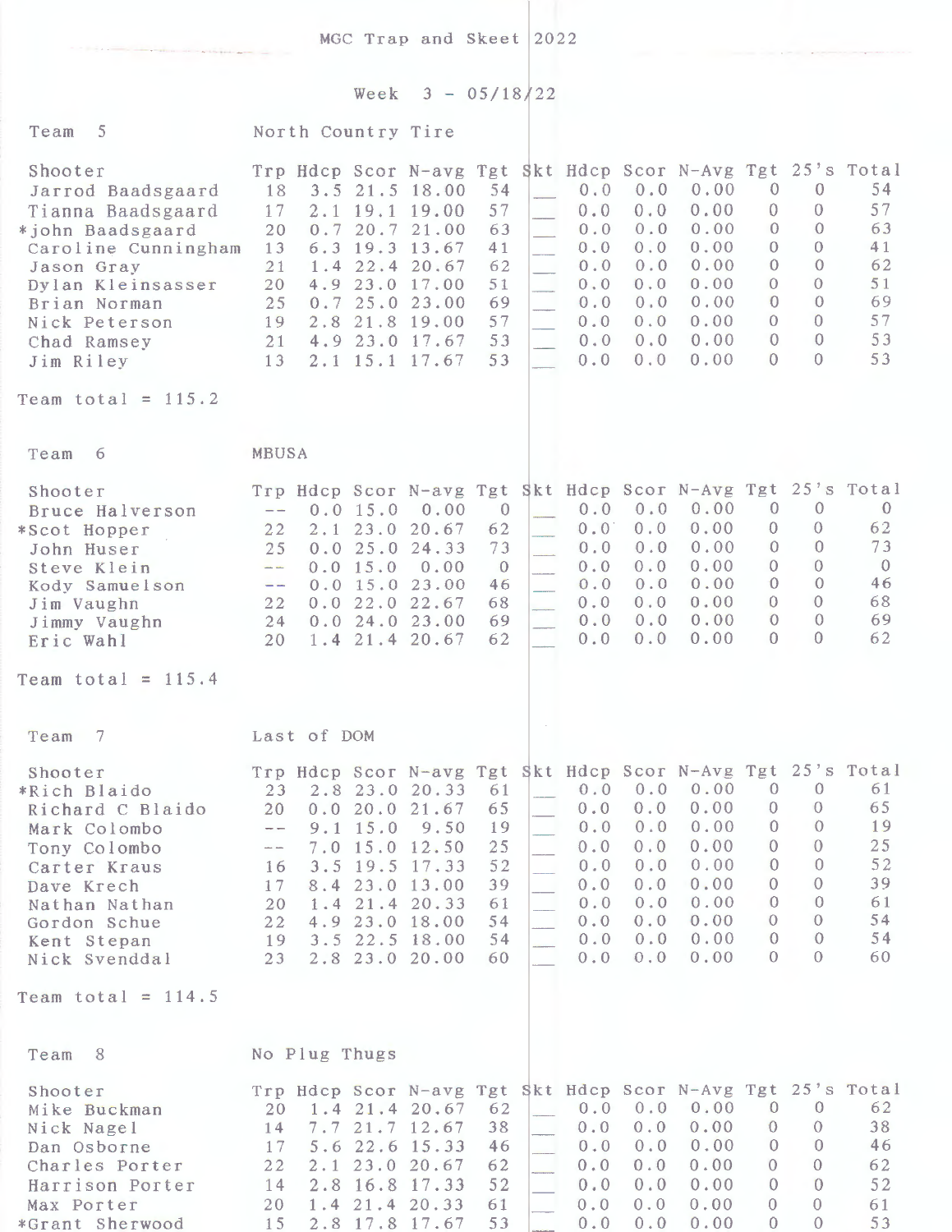Team total =  $110.1$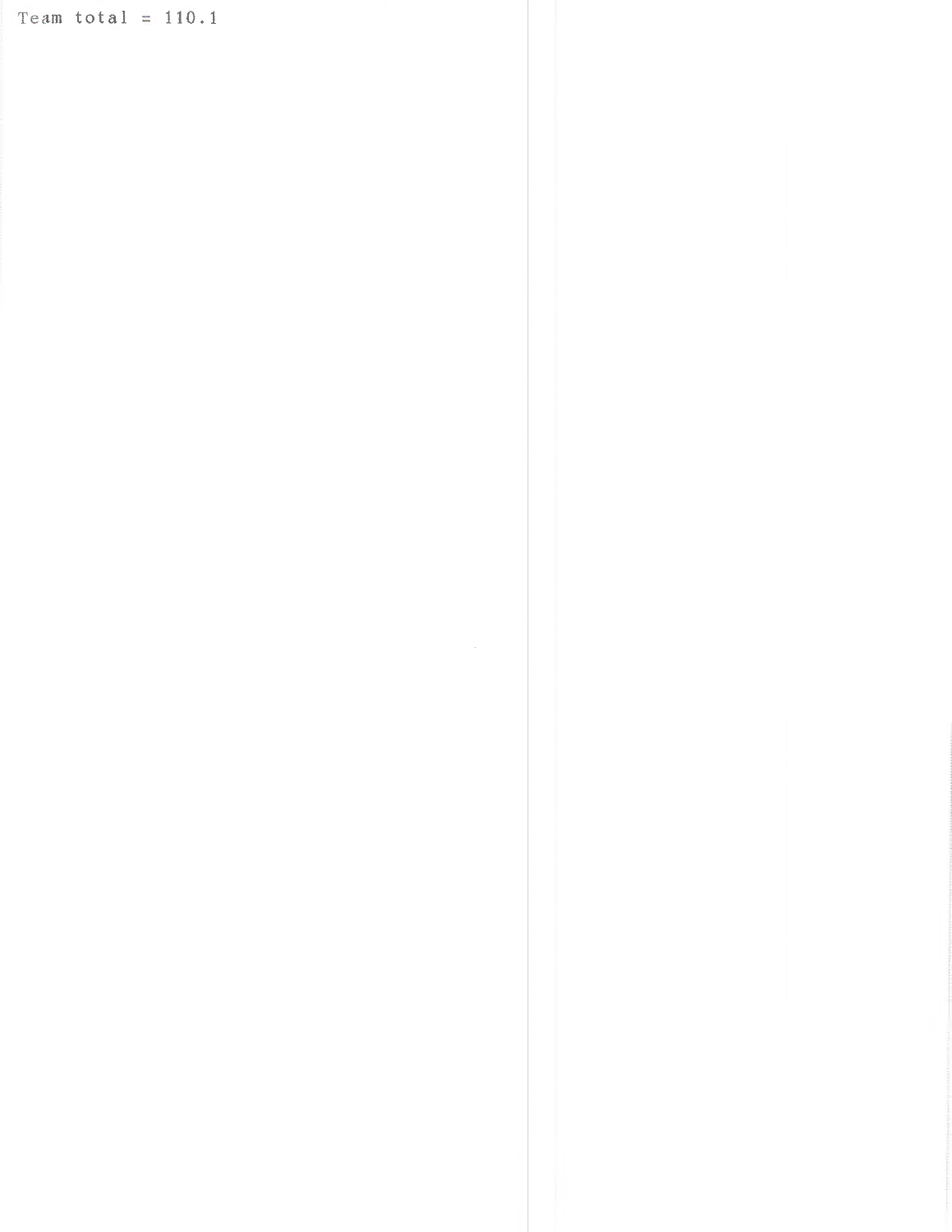MGC Trap and Skeet 2022

Week  $3 - 05/18/22$ 

Pairings: 5 vs 4 1 vs 8 7 vs *3* 2 vs 6

Results for 05/18/22 Score Points Total

|  | Team 1 Hunt Electric              | 115.2 |                |    |
|--|-----------------------------------|-------|----------------|----|
|  | Team 6 MBUSA                      | 115.4 | $\theta$       |    |
|  | Team 4 Team Trettel               | 114.1 | $\Omega$       |    |
|  | Team 3 Shooting Star              | 116.0 | $\overline{2}$ |    |
|  | Team 2 Beaches Long Lake Se 116.0 |       | $\overline{2}$ | з. |
|  | Team 7 Last of DOM                | 114.5 | $\theta$       |    |
|  | Team 8 No Plug Thugs<br>110.1     |       | $\overline{0}$ |    |
|  | Team 5 North Country Tire 115.2   |       | - 2            |    |
|  |                                   |       |                |    |

\* indicates team captain

65 Participants for week 3 No-shows:

Bruce Halverson Kody Samuelson Tony Colombo Steve Klein Mark Colombo

\*\*\*\* Super Shooters \*\*\*\* Brian Norman 25 trap John Huser 50 trap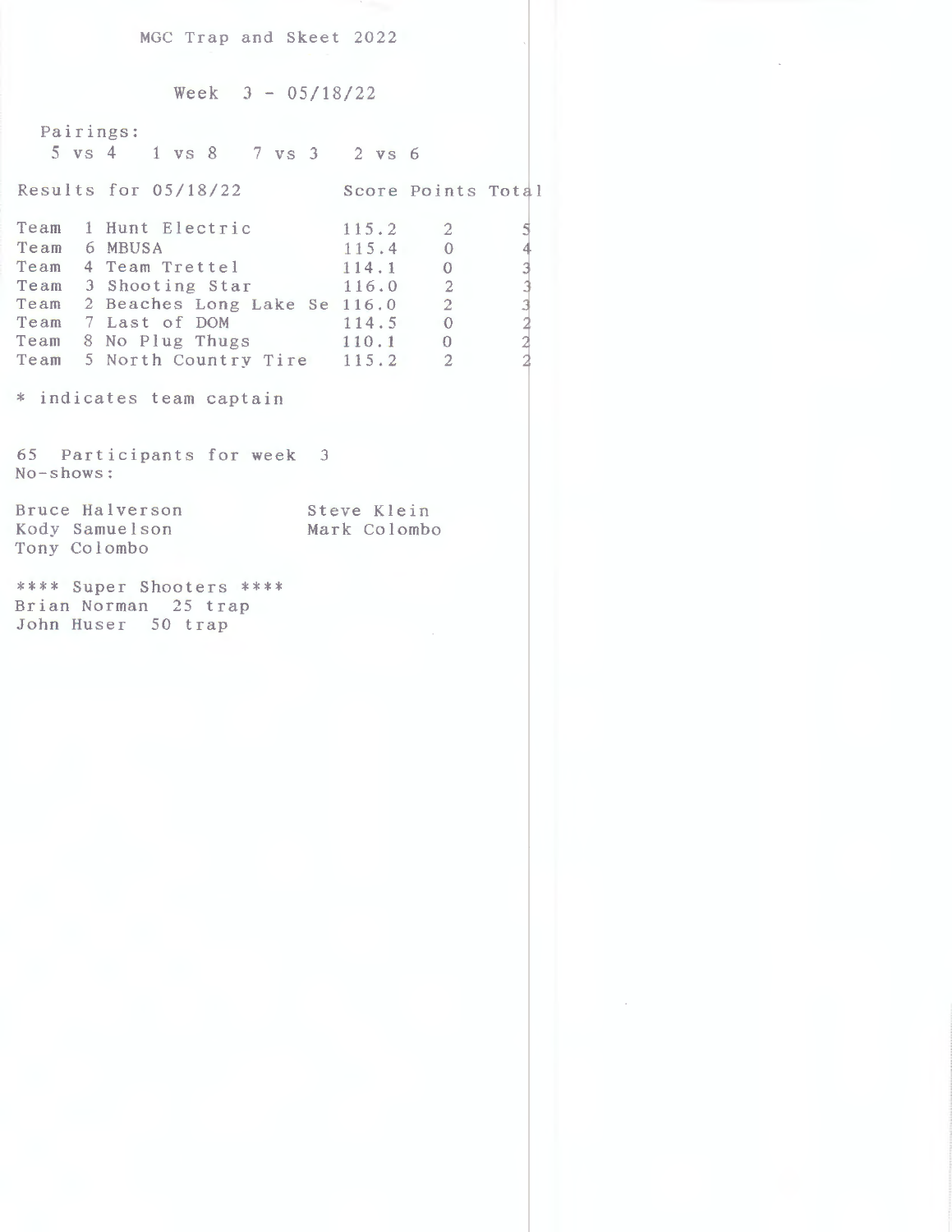## Individual Standings

| Shooter                   | Total |    |                | Trp Skt Ov-Avg T-Avg S-Avg Rnds 25's Team |                  |      |                             |                |                  |
|---------------------------|-------|----|----------------|-------------------------------------------|------------------|------|-----------------------------|----------------|------------------|
| John Huser                | 73    | 73 | $\mathbf{0}$   |                                           | 24.33 24.33      | 0.00 | $\mathfrak{Z}$              | $\overline{2}$ | MBUSA            |
| Scott Marksuon            | 72    | 72 | $\theta$       |                                           | 24.00 24.00      | 0.00 | 3                           |                | Shooting Star    |
| Matt Laidlaw              | 71    | 71 | $\theta$       |                                           | 23.67 23.67      | 0.00 | $\mathfrak{Z}$              |                | Hunt Electric    |
| Nick Grone                | 70    | 70 | $\overline{0}$ |                                           | 23.33 23.33      | 0.00 | $\mathfrak{Z}$              |                | Team Trettel     |
| Ryan Trettel              | 69    | 69 | $\Omega$       |                                           | 23.00 23.00      | 0.00 | $\overline{3}$              | $\mathbf{1}$   | Team Trettel     |
| Brian Norman              | 69    | 69 | $\Omega$       |                                           | 23.00 23.00      | 0.00 | $\mathfrak{Z}$              | $\mathbf{1}$   | North Country Ti |
| re                        |       |    |                |                                           |                  |      |                             |                |                  |
| Jimmy Vaughn              | 69    | 69 | $\Omega$       |                                           | 23.00 23.00      | 0.00 | $\mathfrak{Z}$              |                | MBUSA            |
| Tom Hylton                | 69    | 69 | $\Omega$       |                                           | 23.00 23.00      | 0.00 | 3                           |                | Beaches Long Lak |
| e                         |       |    |                |                                           |                  |      |                             |                |                  |
| Jim Vaughn                | 68    | 68 | $\overline{0}$ |                                           | 22.67 22.67      | 0.00 | $\mathfrak{Z}$              |                | MBUSA            |
| Jay Nordquist             | 68    | 68 | $\Omega$       |                                           | 22.67 22.67      | 0.00 | 3                           | $\mathbf{1}$   | Hunt Electric    |
| Mark Parrish              | 67    | 67 | $\Omega$       |                                           | 22.33 22.33      | 0.00 | 3                           |                | Shooting Star    |
| Zach Stibbe               | 67    | 67 | $\Omega$       |                                           | 22.33 22.33      | 0.00 | 3                           |                | Team Trettel     |
| Jeff Price                | 66    | 66 | $\Omega$       |                                           | 22.00 22.00      | 0.00 | $\ensuremath{\mathfrak{Z}}$ |                | Shooting Star    |
| Richard C Blaido          | 65    | 65 | $\theta$       |                                           | 21.67 21.67      | 0.00 | $\ensuremath{\mathfrak{Z}}$ |                | Last of DOM      |
| Jeff Hanson               | 65    | 65 | $\Omega$       |                                           | 21.67 21.67      | 0.00 | $\mathfrak{Z}$              |                | Shooting Star    |
| Jay Brodersen             | 65    | 65 | $\Omega$       |                                           | 21.67 21.67      | 0.00 | $\mathfrak{Z}$              | $\mathbf{1}$   | Hunt Electric    |
| Jesse Hylton              | 65    | 65 | $\Omega$       |                                           | 21.67 21.67      | 0.00 | 3                           |                | Beaches Long Lak |
| e                         |       |    |                |                                           |                  |      |                             |                |                  |
| Pat Hylton                | 65    | 65 | $\theta$       |                                           | $21.67$ $21.67$  | 0.00 | $\mathfrak{Z}$              |                | Beaches Long Lak |
| е                         |       |    |                |                                           |                  |      |                             |                |                  |
| Gary Trettel              | 64    | 64 | $\theta$       |                                           | 21.33 21.33      | 0.00 | 3                           |                | Team Trettel     |
| Chad Price                | 63    | 63 | $\Omega$       |                                           | 21.00 21.00      | 0.00 | $\mathfrak{Z}$              |                | Shooting Star    |
| Stu Beach                 | 63    | 63 | $\theta$       |                                           | 21.00 21.00      | 0.00 | 3                           |                | Beaches Long Lak |
| е                         |       |    |                |                                           |                  |      |                             |                |                  |
| John Baadsgaard           | 63    | 63 | $\theta$       |                                           | 21.00 21.00      | 0.00 | $\mathfrak{Z}$              |                | North Country Ti |
| re                        |       |    |                |                                           |                  |      |                             |                | Hunt Electric    |
| Bill Ronne                | 63    | 63 | $\theta$       |                                           | 21.00 21.00      | 0.00 | 3<br>3                      |                | Beaches Long Lak |
| Scott Hylton              | 63    | 63 | $\Omega$       |                                           | 21.00 21.00      | 0.00 |                             |                |                  |
| e                         | 63    | 63 | $\theta$       |                                           | 21.00 21.00      | 0.00 | $\mathfrak{Z}$              |                | Shooting Star    |
| Bob Welch                 | 62    | 62 | $\theta$       |                                           | 20.67 20.67      | 0.00 | $\mathfrak{Z}$              |                | MBUSA            |
| Scot Hopper               | 62    | 62 | $\theta$       |                                           | 20.67 20.67      | 0.00 | 3                           |                | MBUSA            |
| Eric Wahl<br>Mike Buckman | 62    | 62 | $\Omega$       |                                           | 20.67 20.67      | 0.00 | $\mathfrak{Z}$              |                | No Plug Thugs    |
|                           | 62    | 62 | $\theta$       |                                           | 20.67 20.67      | 0.00 | $\mathfrak{Z}$              |                | Shooting Star    |
| Steve Cosgrove            | 62    | 62 | $\overline{0}$ |                                           | 20.67 20.67 0.00 |      | 3                           |                | North Country Ti |
| Jason Gray                |       |    |                |                                           |                  |      |                             |                |                  |
| re<br>Charles Porter      | 62    | 62 | $\overline{0}$ |                                           | 20.6720.67       | 0.00 | $\mathfrak{Z}$              |                | No Plug Thugs    |
|                           | 62    | 62 | $\overline{0}$ |                                           | 20.6720.67       | 0.00 | $\mathfrak{Z}$              |                | Beaches Long Lak |
| Ricky Longrecher          |       |    |                |                                           |                  |      |                             |                |                  |
| e<br>Max Porter           | 61    | 61 | $\overline{0}$ |                                           | $20.33$ $20.33$  | 0.00 | 3                           |                | No Plug Thugs    |
| Rich Blaido               | 61    | 61 | $\Omega$       |                                           | $20.33$ $20.33$  | 0.00 | $\mathfrak{Z}$              |                | Last of DOM      |
| Nathan Nathan             | 61    | 61 | $\Omega$       |                                           | $20.33$ $20.33$  | 0.00 | $\mathfrak{Z}$              |                | Last of DOM      |
| Nick Svenddal             | 60    | 60 | $\Omega$       |                                           | 20.0020.00       | 0.00 | $\mathfrak{Z}$              |                | Last of DOM      |
| Matt Hylton               | 59    | 59 | $\Omega$       |                                           | $19.67$ 19.67    | 0.00 | 3                           |                | Beaches Long Lak |
| e                         |       |    |                |                                           |                  |      |                             |                |                  |
| Drew Gilgosch             | 59    | 59 | $\theta$       |                                           | 19.67 19.67      | 0.00 | 3                           |                | Team Trettel     |
| Tucker Trettel            | 59    | 59 | $\Omega$       |                                           | 19.67 19.67      | 0.00 | 3                           |                | Team Trettel     |
| Bruce Buchert             | 58    | 58 | $\Omega$       |                                           | 19.33 19.33      | 0.00 | $\mathfrak{Z}$              |                | Hunt Electric    |
| Karen Almendinger         | 57    | 57 | $\Omega$       |                                           | 19.00 19.00      | 0.00 | $\mathcal{F}$               |                | Hunt Electric    |
| Tianna Baadsgaard         | 57    | 57 | $\Omega$       |                                           | 19.00 19.00      | 0.00 | 3                           |                | North Country Ti |
| re                        |       |    |                |                                           |                  |      |                             |                |                  |
| Nick Peterson             | 57    | 57 | $\Omega$       |                                           | 19.00 19.00      | 0.00 | $\mathfrak{Z}$              |                | North Country Ti |
| re                        |       |    |                |                                           |                  |      |                             |                |                  |
| Jarrod Baadsgaard         | 54    | 54 | $\theta$       |                                           | 18.00 18.00      | 0.00 | 3                           |                | North Country Ti |
| re                        |       |    |                |                                           |                  |      |                             |                |                  |
|                           |       |    |                |                                           | 18 00 18 00 0 00 |      |                             |                | Last of DOM      |